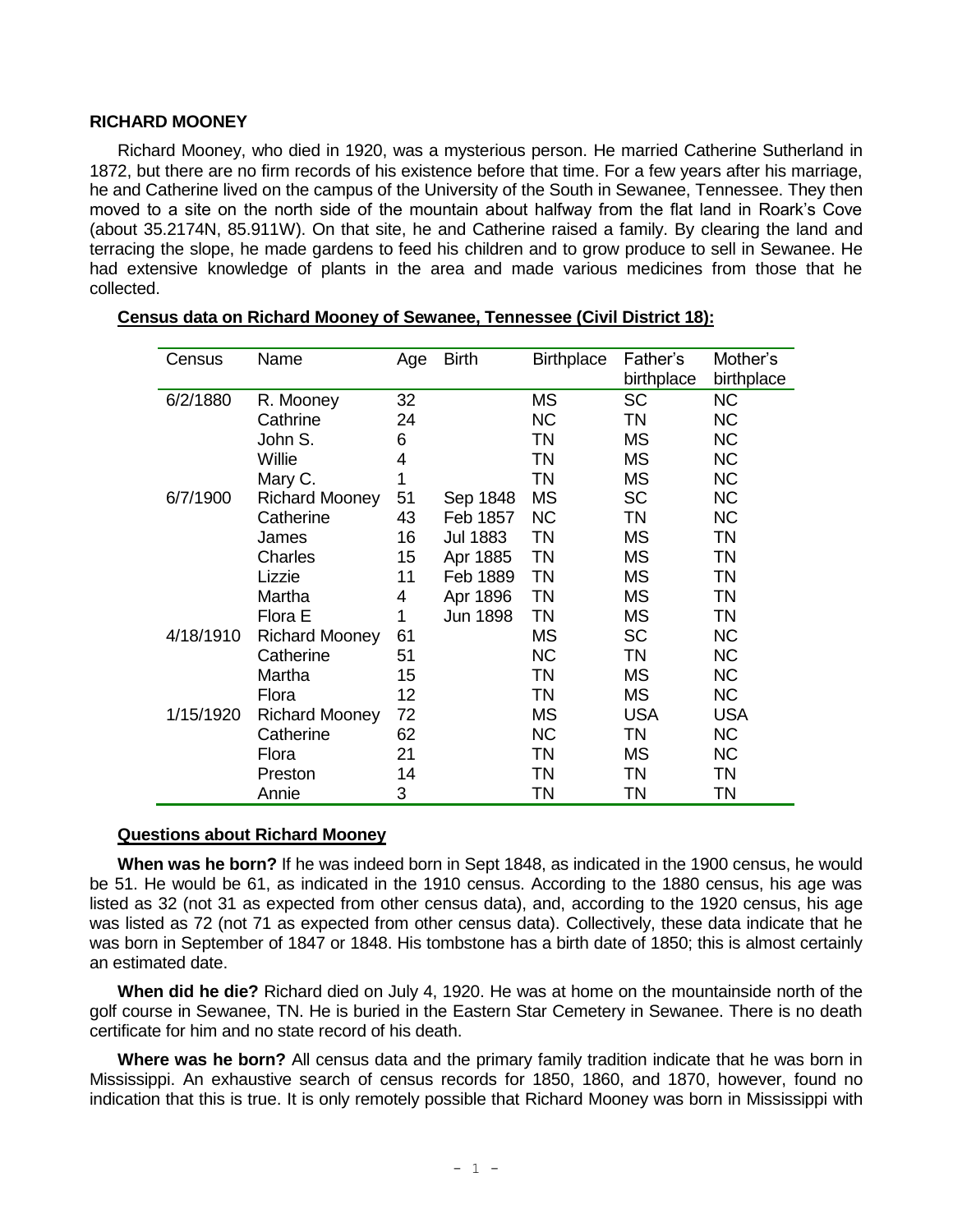that name. In the days immediately after the Civil War, many young men moved from one place to another and took on another name. Apparently, this is what Richard did.

**What else do we know, or think we know, about Richard?** His granddaughter, Alice Frances Mooney Goodman, said that her grandfather was orphaned at an early age, that he was raised by family that was not his own, and that he had spent some time on a boat. This is third- or fourth-hand information; its reliability is uncertain.

**Who were his parents?** A search of census records of all the southern states revealed no match for him before 1880. The search included the names of Moon, Moone, Moony, Mauney, and Mooneyham. It is not likely that he was missed in the 1850, 1860, and 1870 censuses. It is likely, however, that he was listed under another name. Following the indications that he was born in Mississippi, an ancestry.com search for all male, white Mooneys (and name variations) born in Mississippi between 1843 and 1854 revealed only one Richard Mooney. This Richard, however, stayed in Mississippi, marrying Annie Cordelia Morrison in 1888.

## **Did he change is last name to Mooney?**

Although it is more likely that Richard changed his first name or stopped using his first name (see below), a search for every Richard born in MS in  $1848 \pm 5$  was performed.

## **Is Richard Watson Franklin of Mississippi Richard?**

The closest match was a Richard W. Franklin, who was born in MS in 1849. This Richard, however, died in TX in 1911.

## **Did he change is first name to Richard?**

It is more likely that Richard changed his first name or stopped using his first name because, if he were born with another surname, he would be unlikely to take the uncommon name of Mooney. The following, most favorable possibilities were considered.

# **Is Abram Mooney (b. 1847) of Mississippi Richard?**

It is possible that Abram, son of Peter, changed his name to Richard. But his parents were both born in NC. No other information for Abram has been found.

## **Is Abraham Mooney (b. 1846) of Mississippi Richard?**

Abraham lived in Shawneetown, MS. His father was Noah, born in NC. No other information has been found.

## **Is Rufus Mooney of Mississippi (b. 1847) Richard?**

It is possible that Rufus assumed the identity of Richard Mooney. The parents of Rufus were born in VA and GA.

# **Is Richard H. Mooney of Rockingham, North Carolina (b. 1847) Richard?**

This Richard, along with his brother Zelman, died in the Civil War.

# **Is R. H. Mauney of North Carolina (b. 1847) Richard?**

The census for Cleveland, NC, taken on 8/19/1870, showed R. H. Mauney, age 23, white male, working at a 'wright mill.' This person has not been found in any other census record. It may be only a coincidence, but Bartlett Sutherland, father of Richard's wife Catherine, was in Cleveland, NC, in 1860 (see below). By 1870, however, Bartlett and his family had returned to Grundy Co., Tennessee. Mauney is a common name in this part of NC, but the spelling is consistent.

# **Is Jacob Mooney, son of John Marcus Mooney and Sarah Dellinger, Richard?**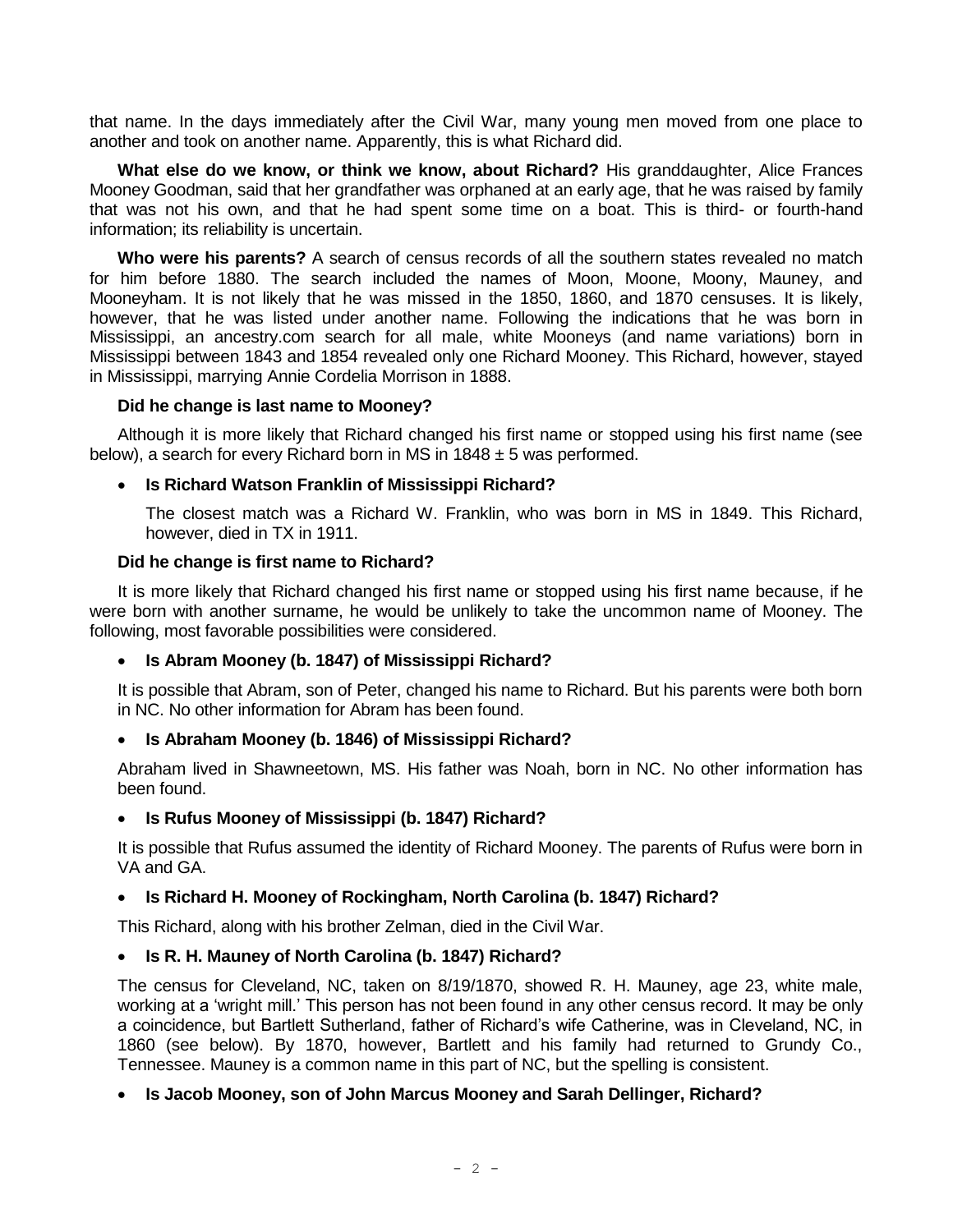A vague family tradition is that Richard was originally named or Jack or Jake. A Jacob Mooney was born in Henderson County, TN, about 1847. He was still in Henderson County in 1880.

# **Is Jacob Mooney, son of Joseph Mooney, Richard?**

A Joseph Mooney (age 39) was in Hillsboro (Coffee County) in 1870. He had a son, Jacob (b. 1852). No further information on this family, all of whom were born in TN, has been found.

# **Is Jacob Mooney, son of Thomas Mooney and Dorothy Paschall, Richard?**

Another Jacob Mooney (b. 1848), son of Thomas Mooney and Dorothy Paschall from Henry Co., TN, was in Calloway, KY, in 1880.

## **Is Jackson R. B. Mooney (1847-?) of Georgia, son or Vina or Rachel Mooney and grandson of James and Lucy Mooney, Richard Mooney (1848-1920) of Tennessee?**

Relevant census records:

James Mooney, Habersham County, Georgia (1840)

| <b>Males</b>                                                                                               |          |                |                |                |              |                |              |
|------------------------------------------------------------------------------------------------------------|----------|----------------|----------------|----------------|--------------|----------------|--------------|
| $0 - 5$                                                                                                    | 5-<br>10 | 10-<br>15      | $15 -$<br>20   | $30-$<br>30    | $30 -$<br>40 | 40-<br>50      | $50 -$<br>60 |
| O                                                                                                          | O        | 1 <sup>a</sup> | 1 <sup>a</sup> | 0              | 0            | 1 <sup>b</sup> | 1            |
|                                                                                                            | Females  |                |                |                |              |                |              |
| ი-<br>5                                                                                                    | 5-<br>10 | 10-<br>15      | $15 -$<br>20   | $20 -$<br>30   | $30 - 40$    | 40-50          | 50-60        |
| 0                                                                                                          | n        | U              | 1 <sup>c</sup> | 1 <sup>d</sup> | ი            | 1 <sup>e</sup> | 0            |
| <sup>a</sup> Unidentified<br>b<br>James<br><sup>c</sup> Probably Rachel<br>d<br>Probably Vina<br>е<br>Lucy |          |                |                |                |              |                |              |

Subdivision # 33, Gilmer County, Georgia (9/3/1850)

| James Mooney   | М | 60 | SC        |
|----------------|---|----|-----------|
| Lucy           | F | 64 | <b>SC</b> |
| Vina           | F | 38 | <b>SC</b> |
| Rachel         | F | 32 | GA        |
| Sarah          | F | 8  | GA        |
| Caroline       | F | 7  | GA        |
| Henry          | M | 4  | GA        |
| <b>Jackson</b> | м | З  | GA        |

Notes: It is uncertain if Vina or Rachel is the mother of the four youngsters. However, Richard stated that his mother was born in SC. According to this and the 1860 census, Vina, but not Rachel, was born there. This is a slight indication that Richard's mother was Vina. It is doubtful if Jackson (Richard?) knew who his father was.

Sharp Top Marble Works, Pickens County, Georgia (6/25/1860)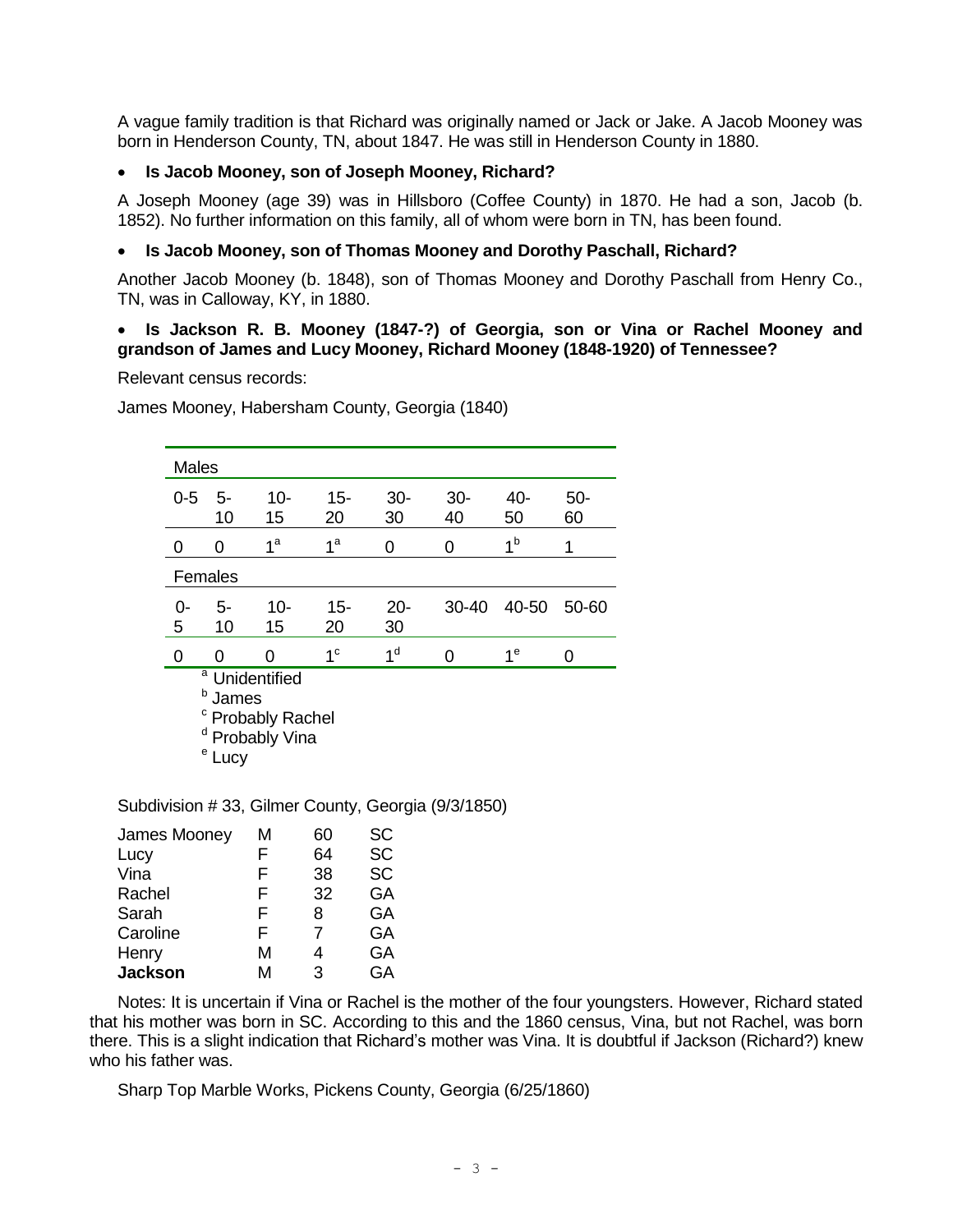| James Mooney                        | M | 70            | SC        |
|-------------------------------------|---|---------------|-----------|
| Vina                                | F | 42            | <b>SC</b> |
| Rachel                              | F | 38            | GA        |
| Caroline                            | F | 16            | GA        |
| Henry                               | м | 14            | GA        |
| <b>Jackson</b>                      | М | 12            | GA        |
| Marinda                             | F | $\mathcal{P}$ | GA        |
| Pickens County, Georgia (8/11/1870) |   |               |           |
| Rachel Mooney                       | F | 45            | <b>NC</b> |
| Caroline                            | F | 30            | GA        |
| Dorinda                             | F | 12            | GA        |
| William                             | М | 6             | GA        |

Notes:

- 1. Sharp Top, now in Bartow County, was in Gilmer County in 1850.
- 2. In 1860, Lucy is missing. Perhaps she died before age 74.
- 3. In 1870, James is missing. He probably died before age 80.
- 4. In 1870, Vina is also missing. She may have died between 1860 and 1870. If she is Jackson's mother, her death and the death of his grandparents, would be an impetus for him to leave home.
- 5. In 1870, both Henry and Jackson are missing. Marinda is listed as Dorinda.
- 6. No Mooneys are listed in the "Every Name Index of Cemeteries of Pickens County."
- 7. Marinda married Henry L. Legg on 12/18/1881 and remained in GA. According to Marinda's death certificate, Vina is her mother. Thus, Vina could also be the mother of the other children.
- 8. Sarah married James C. Godfrey on 11/27/1859 and remained in GA.
- 9. Caroline died on 5/22/1922 in neighboring Floyd County, GA.
- 10. William, whose mother may be Caroline, apparently moved to nearby Forsyth County and raised a family there.
- 11. James and Rachel are on the 12/26/1862 "Salt List" for Pickens County, and Rachel is on the 12/24/1863 "Salt List." This implies that James and Rachel had a relative serving with the Confederate Army. Perhaps this is Henry, but no record of his service has been found. It is equally likely that it is Jackson.
- 12. No Mooneys are found in Pickens County in 1880. What happened to Rachel, Caroline, Henry, and Jackson?
- 13. No Mooneys are on the 1870 or 1880 Mortality Lists for Pickens County.
- 14. Questions: If Jackson is Richard, why did he leave GA and change his name? Was he in trouble with his family or with the law? Was he a deserter or parolee from the Confederate army? Why did he settle in Sewanee, TN?

## **When was Jackson born?**

Since Jackson was 3 years old on 9/3/1850 and 12 years old on 6/25/1860, his birth date was likely between June 25 and September 3, 1847.

## **Who were Jackson's parents?**

Vina Mooney was probably Jackson's mother. The back of a photograph of Jackson states that he was a nephew of Rachel Mooney. His mother would then be Sarah, Caroline, or Vina. By family tradition, Sarah is not his mother. Caroline apparently never married. Since Marinda Mooney's death certificate states that Vina was her mother, Jackson's mother was probably also Vina. There is no information on his father.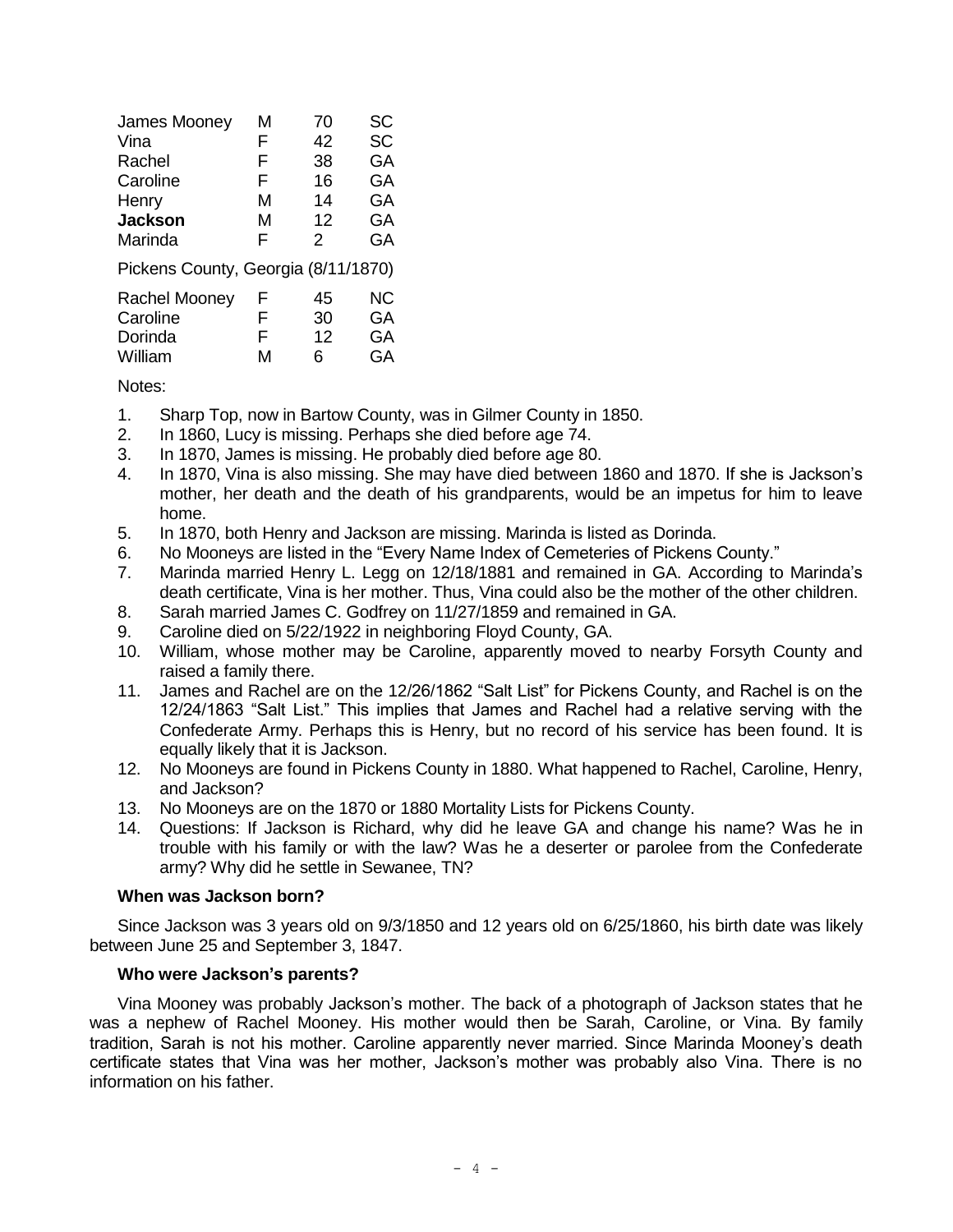## **Where was Jackson born?**

He was born in Georgia, probably in a part of Gilmer County that became Pickens County.

## **Where did Jackson die?**

If he is not Richard Mooney of Sewanee, TN, no information is available.

# **TIMELINE FOR JACKSON MOONEY**

- 9/1847? Born in Gilmer Co., GA
- 9/3/1850 3 years old in Gilmer Co., GA
- 6/25/1860 12 years old in Pickens Co., GA
- Spring 1861 J. R. Mooney enlisted in the 11th Regiment, Georgia Infantry**.** The 11th Infantry Regiment, organized in the spring of 1861, contained men from Hall, Lee, Fannin, Houston, **Gilmer** (near Pickens), Murray, Walton, and Quitman counties. Sent to Virginia, the unit first served in the Potomac District, then was assigned to General G.T. Anderson's Brigade, Army of Northern Virginia. It fought in the various campaigns throughout the war.

Except for a recording of his enlistment, there no further record of J. R. Mooney with this group has been found. If Jackson is J. R. Mooney and was in this group when it was established, he would have been only 13 years old, and he must have left it soon after enlisting. He may have been sent home.

Spring 1861 Jackson R. B. Mooney enlisted in the Company A, 34th Regiment, Georgia Infantry. The 34th Infantry Regiment, organized in May, 1862, at Camp McDonald, near Marietta, Georgia, recruited its members in the counties of Bartow, **Cherokee** (near Pickens), Floyd, Polk, Cobb, Paulding, Carroll, Haralson, and Jackson. The unit was sent to Tennessee, then Mississippi where it was assigned to T.H. Taylor's Brigade, Department of Mississippi and East Louisiana. It participated in the battle at [Champion's Hill](http://www.nps.gov/history/hps/abpp/battles/ms009.htm) and was captured at [Vicksburg](http://www.nps.gov/history/hps/abpp/battles/ms011.htm) on July 4, 1863. Exchanged and reorganized, it was placed in General Cummings' Brigade, Army of Tennessee. The 34th was active in many engagements from [Chattanooga](http://www.nps.gov/history/hps/abpp/battles/tn018.htm) to [Nashville,](http://www.nps.gov/history/hps/abpp/battles/tn038.htm) and ended the war in North Carolina.

> Again, except for a recording of his enlistment, there no further record of Jackson R. B. Mooney with this regiment. If Jackson Mooney of Pickens County is Jackson R. B. Mooney and was in this group when it was established, he would have been only 13 years old, and he must have left it soon after enlisting. He may have been sent home.

6/14/1862 J. R. B. Mooney enlisted in Company A of the 59th Regiment, Georgia Infantry, in Whitfield Co., GA (14 years and 9 months old if he was born in September, 1847). The 59th Infantry Regiment was formed in the spring of 1862 with men from Jackson, **Whitfield** (near Pickens), Crawford, Worth, and Turner counties. After serving for some time in Georgia; Lexington, Kentucky (with battles on October 15 and November 3, 1862); and North Carolina, the unit moved to Virginia. It was involved in many other battles of the war.

> J. R. B. Mooney was captured in Kentucky, as described in the following document: Mooney, J. R. B. - Private - 1862 Captured at Lexington, Kentucky, November 3, 1862. Exchanged on board Steamer Metropolitan near Vicksburg, Mississippi, December 4, 1862. This name appears on a register of prisoners of war (undated) at Lexington, Kentucky, with remark: "`Released on taking oath."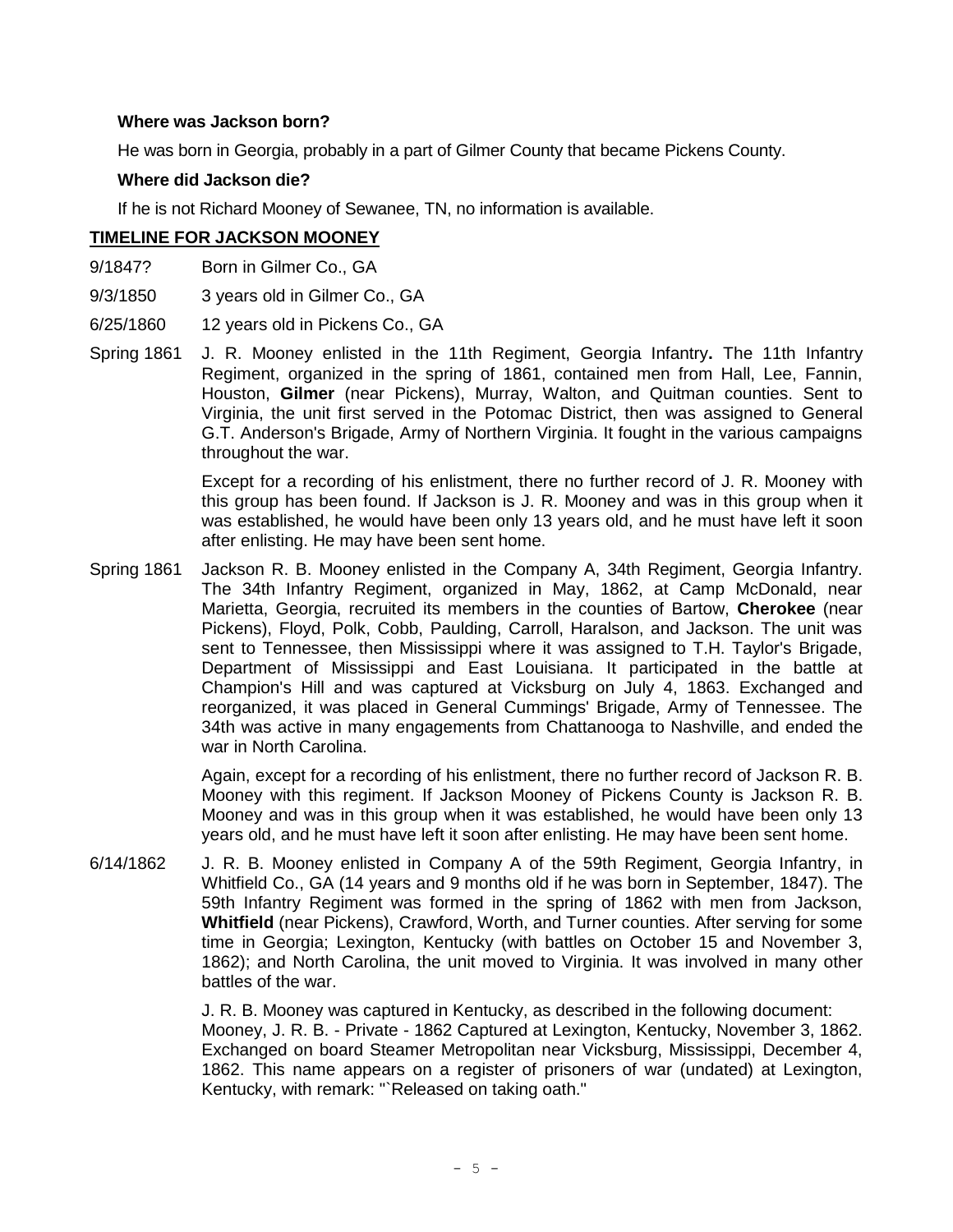J. R. B. Mooney spent some time in Mississippi, probably reaching there by traveling on the Mississippi River on a boat (as indicated by a granddaughter of Richard), and he could have returned home in 1863. In the census records, Richard Mooney (incorrectly) indicates that he was born in Mississippi.

- 12/26/1862 James and Rachel are on the "Salt List" for Pickens County. This indicates that James and Rachel had a relative serving with the Confederate army. Perhaps this is Henry, but no record of his service has been found. It is equally likely that it is Jackson.
- 12/24/1863 Rachel is on the "Salt List" as a widow with a son in service. This implies that she is the mother of Henry and/or Jackson.
- 6?/1864 A. J. Mooney, 16 years and 9 months old in Pickens County, Georgia, is listed on the Joe Brown census, a compilation of those eligible for, but not serving, in the Confederate army. Although the name is incorrect, this is probably Jackson, for the age and location are appropriate.
- 1870 No census records of Jackson or Richard. Henry G. Mooney, age 30, was in Floyd Co., GA, in 1870. Although his age is off a bit, this is probably the brother of Jackson.
- 8/29/1872 Richard Mooney married Catherine Sutherland in Sewanee, TN. Jackson would be 24 years and 11 months old.
- 5/2/1879 Richard Mooney is a witness in a case in Franklin County. Fieri Facias Bill of Costs. Estill Clk Receiving and filing papers; Stewart Clk Fifa, C.C. Rose JP warrant; J.T. FINEY, J.P issuing subpoenas; J.L.W. BENNETT, D.S serving warrant 8 witnesses (all \$.50): Jno. HAWKINS; Sam KING; Sam SOUTHERLAND; James SOUTHERLAND; Hiram KILGORE; Benj. CLARK; Isaac SEETON; **Richard MOONEY**, H.P. STEWART, Geo F. LAWING, D.C. Note: Samuel Leake Sutherland (1848 - ?) and James Calvin Sutherland (1859 -1927) are brothers of Catherine Sutherland Mooney.

# **Why is Jackson likely to be Richard?**

- 1. Pickens County is in the heart of the Cherokee Nation. Perhaps this is where Richard (Jackson) acquired his knowledge of native plants and medicines.
- 2. Pickens County is only about 125 miles from Sewanee.
- 3. An informant from that area (a descendant of Marinda Mooney) stated that Jackson's father was an Indian and that, when children were born to an Indian father and a white mother, the children retained the family name of the mother. Richard had strong Indian features. This could explain why no father of the children was listed and why they were named Mooney. Such a situation could create family instability that would encourage him to leave home, especially after the death of his mother, probably Vina, and his grandparents, James and Lucy. (The death of Vina could have left Jackson an "orphan" at an early age, consistent with the statement of Richard's granddaughter.) If Jackson had an Indian father, and if Richard is indeed Jackson, Richard's children would be one-fourth Indian. Nevertheless, by family tradition, Richard's wife, Catherine, was one-half Indian. This would also mean that their children were one-fourth Indian.
- 4. Early in 1862, a J. R. Mooney and a Jackson R. B. Mooney enlisted in the Confederate army in northwest Georgia. Neither person stayed with the group for an extended time. The recruiters could have signed him (them) up for duty, then decided he (they) was too young and sent him (them) home. Jackson would have been only 13-14 years old at the time.
- 5. On June 14, 1862, a J. R. B. Mooney enlisted in the Confederate army in neighboring Whitfield County. (Whitfield County is near Chattanooga, Tennessee.) This person is listed on the Muster Roll of Company A, 59th Regiment, Georgia Volunteer Infantry, Army of Tennessee, CSA. Again, Jackson would have been only 14 years old. His capture and subsequent exchange at Vicksburg, Mississippi, gave him some experience in Mississippi, where Richard said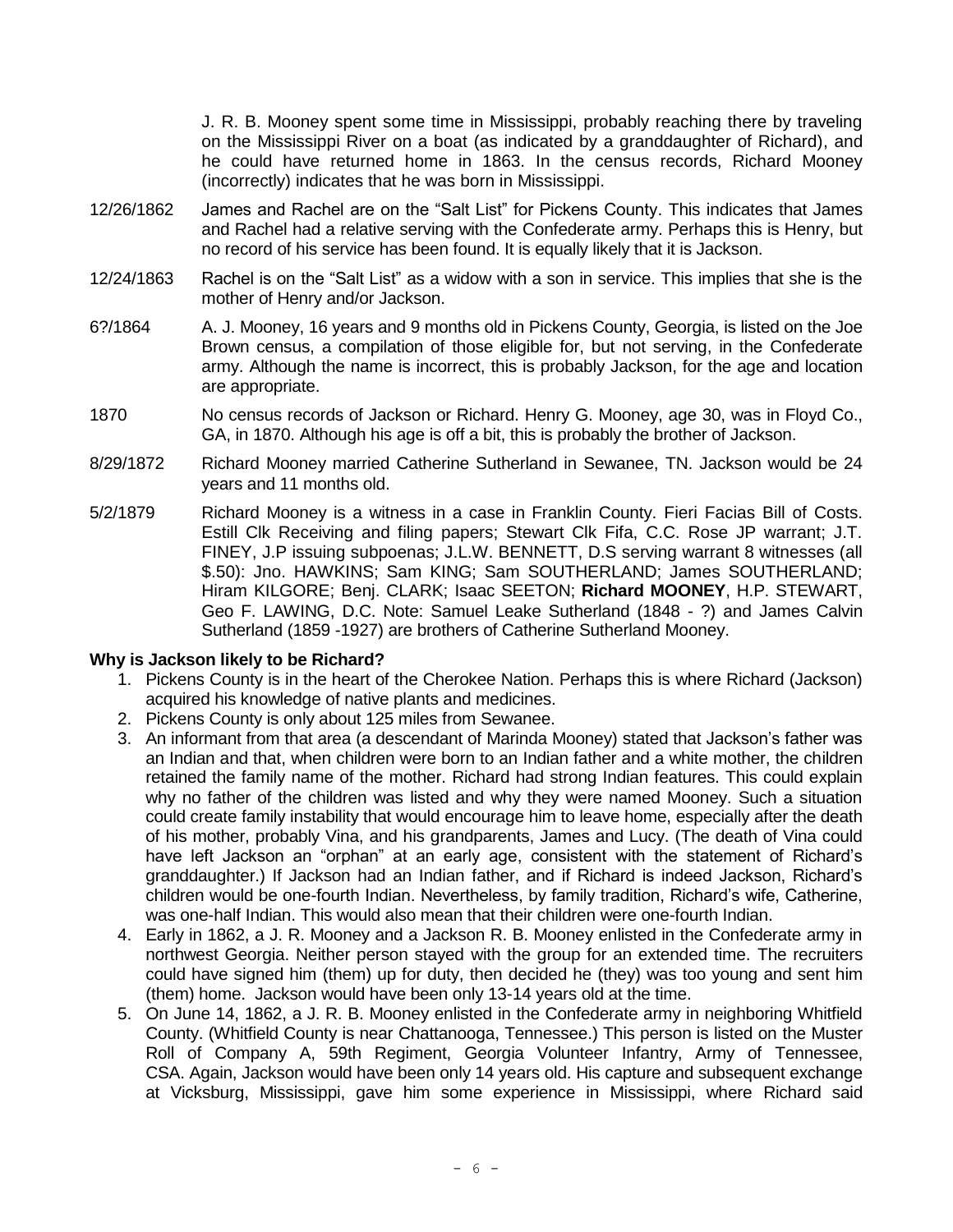(incorrectly) that he was born. In a sense, he could have been 'born' into a new life when he was exchanged. His name could be Jackson **Richard** B. Mooney. His capture and/or family problems may explain why he decided to go by the name of Richard, rather than Jackson or "Jack."

- 6. In 1864, an A. J. Mooney, farmer, born in GA was 16 years and 9 months old and at home in Pickens County, according to the Militia Enrollment list. (The initials "A. J." normally stand for Andrew Jackson.) Although the name is not correct, this person could be Jackson Mooney. The date of the list is not certain, but it was likely before the siege of Atlanta, which started in July, 1864. If the census took place in June, this person would be born in September, 1847.
- 7. A vague family tradition is that Richard's original name was Jack (or Jake) and that he passed through Richard City (adjacent to South Pittsburg, TN), where he took the name Richard. This city is on the Tennessee River, on which Richard could have been on a boat. Further, South Pittsburg is on the route between Pickens County, GA, and Franklin County, TN. A Reuben C. Mooney (b. ca1839 in GA), who served in the Civil War, was living in South Pittsburg in 1870 and 1880. Reuben could have been a relative of Jackson. Reuben's father was Gilbert (b. ca 1806 in SC); perhaps Gilbert and James (Jackson's grandfather) were brothers.
- 8. Jackson can not be found in records after 1864; Richard can not be found before 1872.

## **JACKSON MOONEY**

On May 2, 2010, I received four pictures from a resident of Georgia, whose great-grandmother was Casier Marinda Mooney (1857-1924). Picture # 1 was of Marinda; picture # 2 was of Rachel Mooney Gibbs (1818-aft1880), a sister of Marinda; picture # 3 was of Sarah Elizabeth Mooney (1842- ?), another sister of Marinda, and her husband James C. Godfrey (1835-aft1880); picture # 4 was of Jack Mooney (1847-?). Also received was a photograph of the back of picture # 4. Written on the back was the following:

#### *Mother's brother, Jack Mooney Rachel Mooney Gibb's brother nephew Mrs. H. L. Legg's aunt*

This photograph was obtained from a descendant of Marinda Mooney (Mrs. Henry Laten Legg). Rachel Mooney was her aunt.

A more complete name for this Jack Mooney, based on his attempts to enlist in the Confederate army, is Jackson R. B. Mooney. The photograph of Jack shows a young man, perhaps 30 to 40 years old, with black hair and a black beard. He has high cheekbones and a long nose. His right ear has been cropped from the photograph. Apparently, it is a photograph of a photograph. The main question is: Could this be Richard Mooney? No picture of Richard Mooney is available. There is some resemblance of Jack to Richard's son, John Mooney, and to John's sisters, Martha Dotson and Flora Morgan. Jack's aunt, Marinda, has some resemblance to Richard's daughter, Flora Mooney Morgan, and Sarah Mooney Godfrey resembles Bessie Mooney Tucker, Richard's oldest granddaughter.

Nevertheless, there are several questions about the photograph of Jack Mooney.

- 1. Is it an authentic picture of Jackson? Although it could be mislabeled, chances are great that it is indeed of Jackson.
- 2. When was it made? Since it is on paper, it was likely made in the 1890's, when this photographic technique became widely available. Nevertheless, since it is a photograph of a photograph, the previous photograph could have been made at a considerably earlier time. In the 1890's, Jackson would be 43-53 years old. In the photograph, however, he does not appear to be more than 40. Since Richard married Catherine in 1872, when he was about 24 years old, the photograph, if it is indeed Richard, must have been made after he married.
- 3. Where was it made? On the photograph, there is no indication of where the picture was made or by whom. In Sewanee, Tennessee, where Richard lived, Allen (Deaf and Dumb)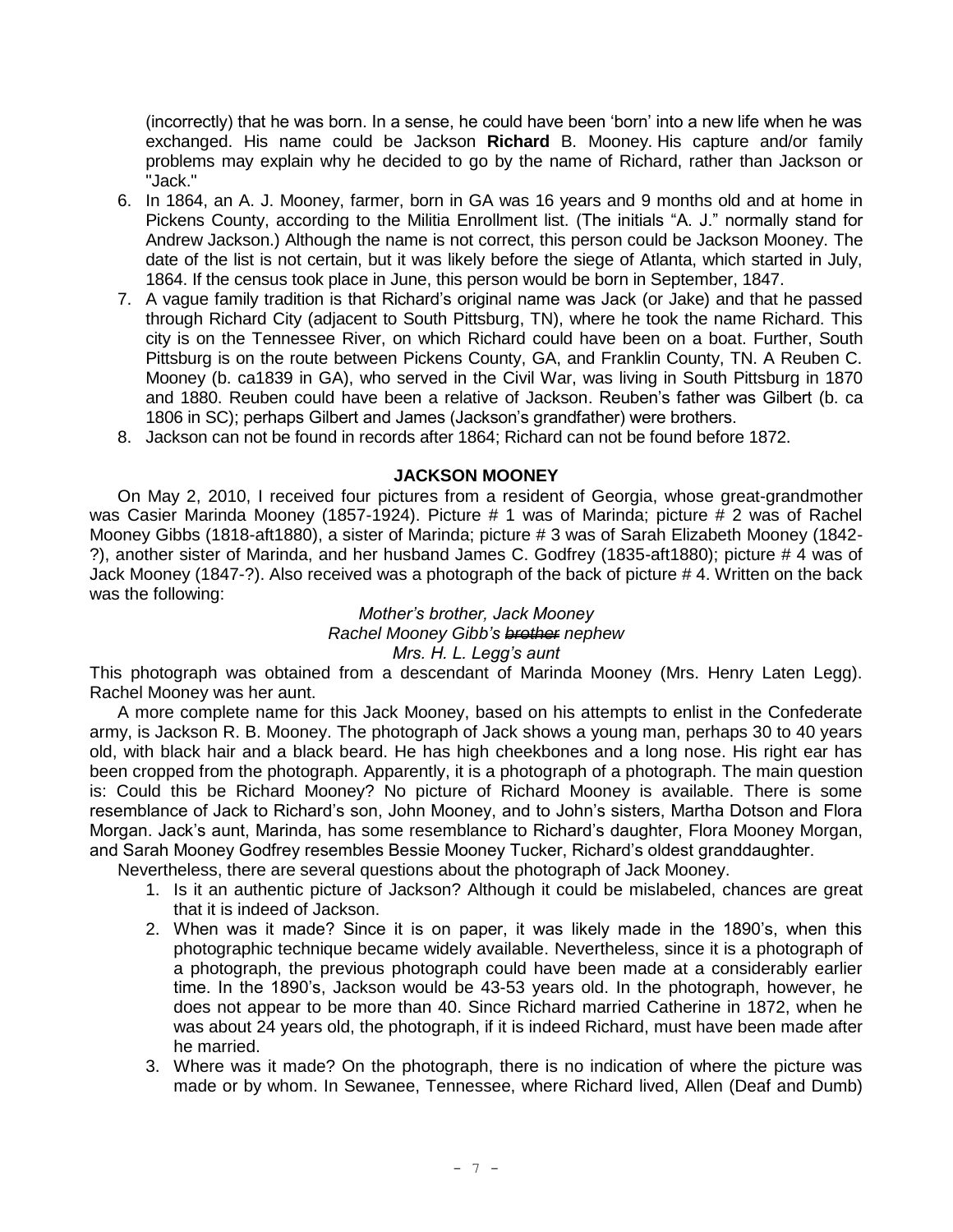Gipson (1859-1926) was a photographer between about 1885-1926. He could have made the photograph of a previous photograph.

4. Could the picture have been sent or brought to Marinda in Georgia by Richard Mooney living in Tennessee? Although Richard told his wife and children little about his past, he could have mailed or taken a photograph of himself to Marinda in the 1890's, when his children were young.

On September 23, 2011, the picture of Jackson was shown to 89-year-old Louise Mooney Hooper, who, when she was young, spent considerable time in the home of Richard's son, John Samuel Mooney (1874-1963) and with Richard's widow, Catherine. Her response was, "O, yes. That picture hung of the wall of the old farmhouse in Sewanee." She was referring either to the home of John Mooney or that of Richard Mooney. When asked if it was a photograph of Richard Mooney, she responded, "Yes." For her age, her eyesight was excellent, and her mind was clear.

In an attempt to confirm her opinion with other relatives, however, none who might have been familiar with the photograph was able to identify it.

Conclusion: It is likely that J. R. Mooney, Jackson R. B. Mooney, and J. R. B. Mooney are the same person. If so, the fact that he joined three different groups shows a determination to be in the Confederate army. It is only remotely possible that two (or three) people with these names and with similar ages were in northwest Georgia in 1862. **It is also likely that J. R. Mooney, Jackson R. B. Mooney, J. R. B. Mooney, and Richard Mooney are the same person.**

#### **CATHERINE SUTHERLAND**

Sarah Catherine Sutherland, known as Cathern or Granny Mooney, was born on February 16, 1857, in Franklin County and died on February 4, 1936, in Sewanee, Tennessee. On August 29, 1872, at the age of 15, she married Richard Mooney in Franklin County. She was the daughter of J. Bartlett Sutherland (b. May 11, 1824, in Alabama; died after 1880 in Franklin County, Tennessee) and Mary (Polly) Ann Turner (b. June 4, 1826; died about 1870). Bartlett and Polly were married on June 11, 1846, in Grundy County. Bartlett Sutherland was the son of Samuel Sutherland (b. 1795 in South Carolina; d. July 1850 in Grundy County, Tennessee) and Nancy Bartlett (1798-aft1860). After Polly died, Bartlett married Mary Ann Redden West in Coffee County on September 17, 1873.

Census records show that Bartlett was born in Alabama, moved to Tennessee, then to North Carolina, and then returned to Tennessee. According to family tradition, Bartlett Sutherland, moving from North Carolina to Tennessee, and set up a camp on the Elk River at a site that later became Bell's Mill in Grundy County. One of his activities was collecting bird eggs for a university in North Carolina.

Relevant census records are as follows:

#### **1850 Grundy Co., TN, Civil District # 7**

| <b>Bartlett Sutherland</b> | 26 | AL  |
|----------------------------|----|-----|
| Nancy A.                   | 24 | NC. |
| Samuel L.                  | 2  | TN. |

Note: Mary Ann is apparently incorrectly listed as Nancy A.

#### **1860 Cleveland Co., NC**

| <b>Bartlett Sutherland</b> | 36   | ΤN        |
|----------------------------|------|-----------|
| Mary A.                    | 34   | <b>NC</b> |
| Samuel L.                  | 12   | <b>NC</b> |
| Lucinda F.                 | 6    | NС        |
| Sarah C.                   | 3    | NC.       |
| James C.                   | 9/12 | NC.       |
| Cynthia                    | 9/12 | NC.       |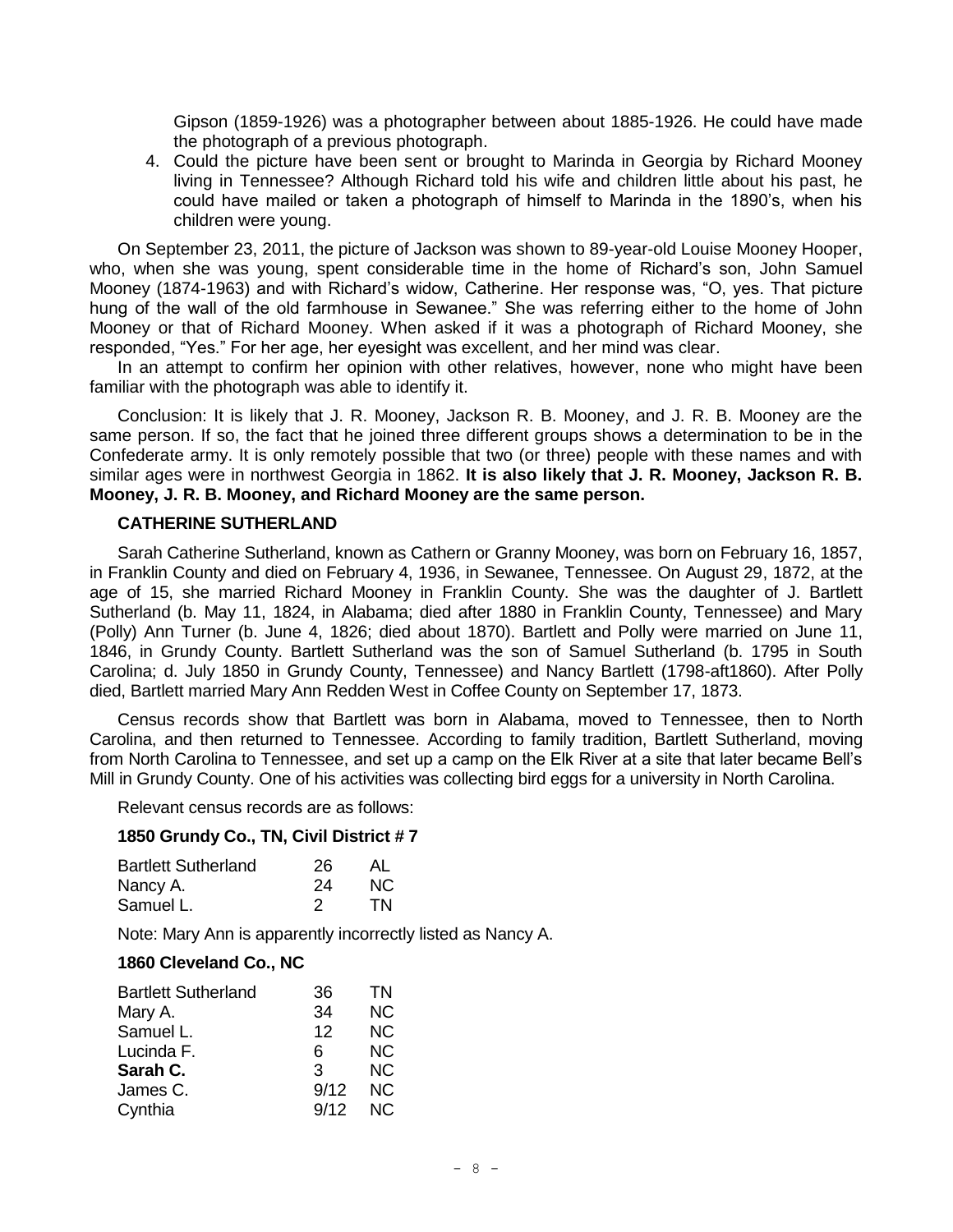Note: Bartlett is listed as being born in TN and Samuel as being born in NC.

## **1870 Grundy Co., TN, Civil District # 7**

| <b>Bartlett Sutherland</b> | 46 | TN        |
|----------------------------|----|-----------|
| Mary                       | 44 | <b>NC</b> |
| Lucinda                    | 15 | ΤN        |
| Sarah C.                   | 13 | <b>NC</b> |
| James C.                   | 11 | NС        |
| Cynthia                    | 11 | NC.       |
| William G.                 | р  | NC.       |

Note: Bartlett and Lucinda are listed as being born in TN.

## **1880 Franklin Co., TN, Civil District # 18**

| 56 | AL        |
|----|-----------|
| 32 | AL        |
| 20 | <b>NC</b> |
| 18 | <b>NC</b> |
| 5  | <b>TN</b> |
| 4  | TN        |
| 2  | TN        |
| 10 | <b>TN</b> |
| 9  | ΤN        |
|    |           |

Note: John, Arthur, and J. R. are grandchildren of Bartlett. Sally and Ida West are step-daughters.

## **1930 Franklin Co., TN, Civil District # 18**

| Andrew Lawson         | 74 | TN |
|-----------------------|----|----|
| Katherine             | 73 | TN |
| <b>Preston Mooney</b> | 26 | TN |

Note: Preston Mooney was a grandson of Catherine.

## **Personal Characteristics**

Catherine Mooney, who came from sturdy pioneer stock, was a notable character in Sewanee. By family tradition, she was one-half Indian. Her mother, Mary Ann (Polly Ann) Turner was probably Indian. She and Richard lived most of their married life on the side of the mountain, just below the Sewanee golf course. A small pond at the north end of the course was almost directly above their house. In rainy weather, the pond overflowed in a small stream that coursed down to the east of their house. Golf balls lost in the pond washed down the mountainside to be collected by Catherine and resold to the managers of the course.

Catherine also had other sources of golf balls. She walked through the woods around the course looking for balls that had been lost. On occasion, if a ball landed near her during these searches, she would stand over it, covering it with her full-length dress. The golfers, many of whom were professors at the University of the South, were reluctant to ask her to move.

Another of Catherine's adventures is recorded in the book, Purple Sewanee, a compendium of Sewanee lore and traditions originally entitled "Sewanee" and published by C. E. Thomas in 1932. 167 pp. (reprinted by the APTA, Sewanee Chapter, 1961, as "Purple Sewanee.") As described in this book, she was riding in a wagon down the main street of Sewanee when the mules ran away, throwing her out of the wagon. She was not seriously injured.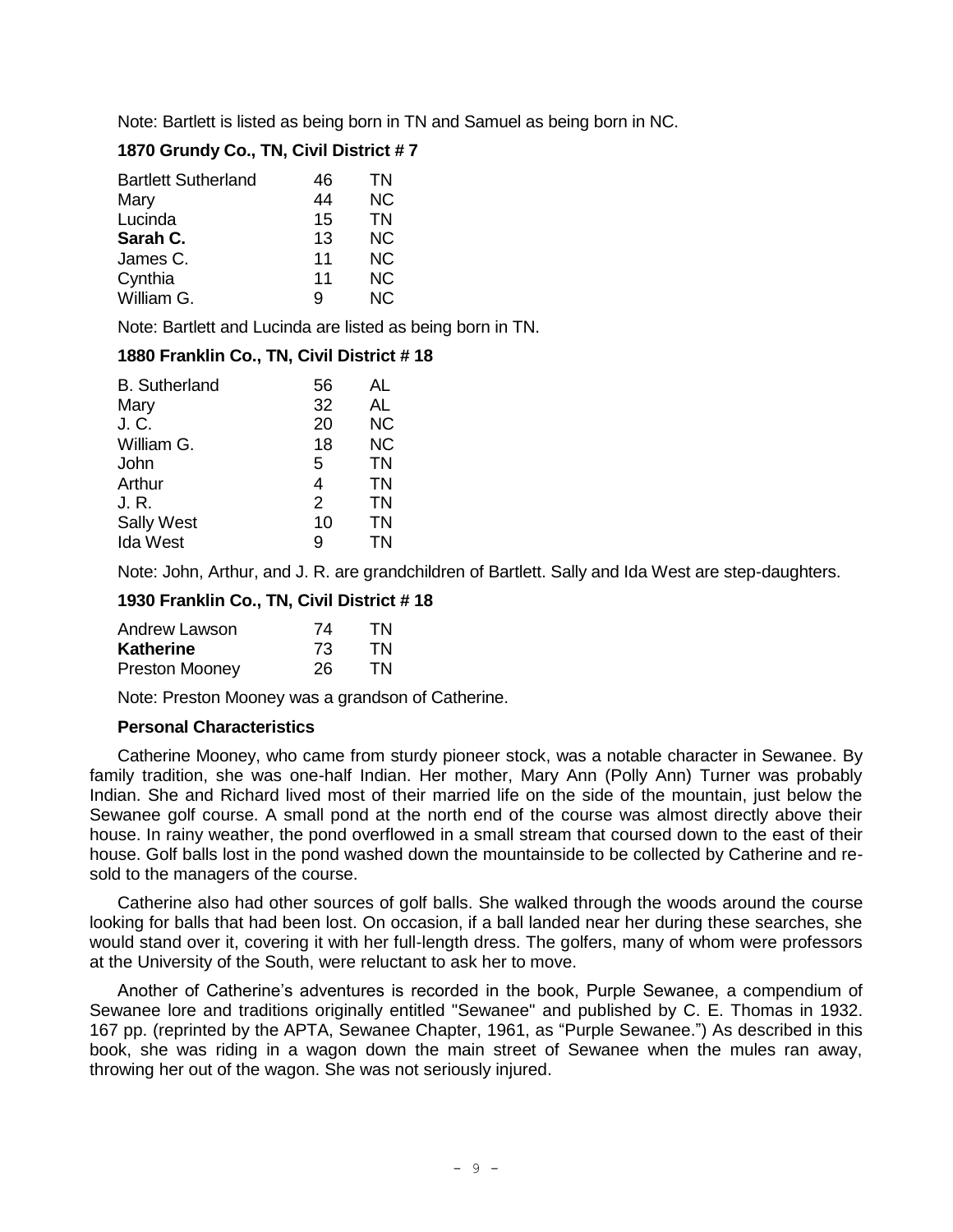After the death of her husband Richard, Catherine married Andrew Jackson (Buck) Lawson (b. 1855, d. aft 1930), widower of her sister Cinthia Eldora (b. 1859, d. ca1920). The wedding was on April 10, 1926.

In February of 1936, she took a break from quilting, stepped outside her cabin, and felt something pop in her chest. She died a few hours later. After she died, the following appeared in the local paper published in Sewanee:

#### *Mrs. Cathern Mooney Lawson passes away at her home Feb. 4, 1936.*

*Traditional character dies after almost seventy years as a Sewanee figure. One of Sewanee's most picturesque characters passed away Tuesday morning when Mrs. Mooney died of heart failure at her small log cabin home tucked away on the mountain below Green's View half way down the mountain from Sewanee Golf Course. She moved here from North Carolina in 1868 when she was eleven years old. Mrs. Mooney could often be seen by Sewanee golfers trudging her way across the golf course coming to make her trades. Since the founding of the Sewanee Golf Course, she had hunted over the fairways and picked up the stray balls which golfers had given up for lost and sold them to students and professors for small sums.*

*Mrs. Mooney was a favorite with Sewanee vacationers and was always pointed to with pride by those whose minds are steeped in tradition and lore.*

*Funeral services were conducted at the Otey Parish with the Rector, Mr. Widney, and the chaplain of the University, Mr. Guerry, conducting. She was buried in the cemetery near the Village Church. Her pallbearers were Bob Tripp, Bill Kennedy, Theron Myers, and Martin Johnson.*

*Mrs. Mooney is survived by a host of relatives who have been working in and around the university for many years. She has six living children: John and William Mooney, both of Sewanee; Mrs. Martha Dotson of Chattanooga; Mrs. Mary Perry of West Palm Beach, Fla.; and Mrs. Flora Morgan and Mrs. Lizzie O'Dear of Coalmont, Tenn.*

## **DESCENDANTS OF RICHARD MOONEY AND CATHERINE SUTHERLAND**

"+" indicates spouse.

| 1874 - 1963                          |                                    |
|--------------------------------------|------------------------------------|
| 1879 - 1967                          | m: Abt. 1894 in Marion Co., TN     |
| 1895 - 1980                          |                                    |
| 1887 - 1961                          | m: Feb 1913 in Franklin Co., TN    |
| 1897 - 1901                          |                                    |
| 1899 - 1903                          |                                    |
| 1902 - 1902                          |                                    |
| 1905 - 1950                          |                                    |
| 1905 - 1971                          | m: 11 Jan 1922 in Franklin Co., TN |
| 2nd Husband of Bertha Olivia Mooney: |                                    |
| 1893 - 1972                          | m: 02 Nov 1929 in Franklin Co., TN |
| 1908 - 1936                          |                                    |
| 1892 - 1960                          | m: Abt. 1925                       |
| 1911 - 2004                          |                                    |
| 1914 - aft 2011                      | m: 10 Aug 1930                     |
| 1916 - 1968                          |                                    |
| $1918 - ?$                           | m: 23 Jul 1935 in Franklin Co., TN |
|                                      |                                    |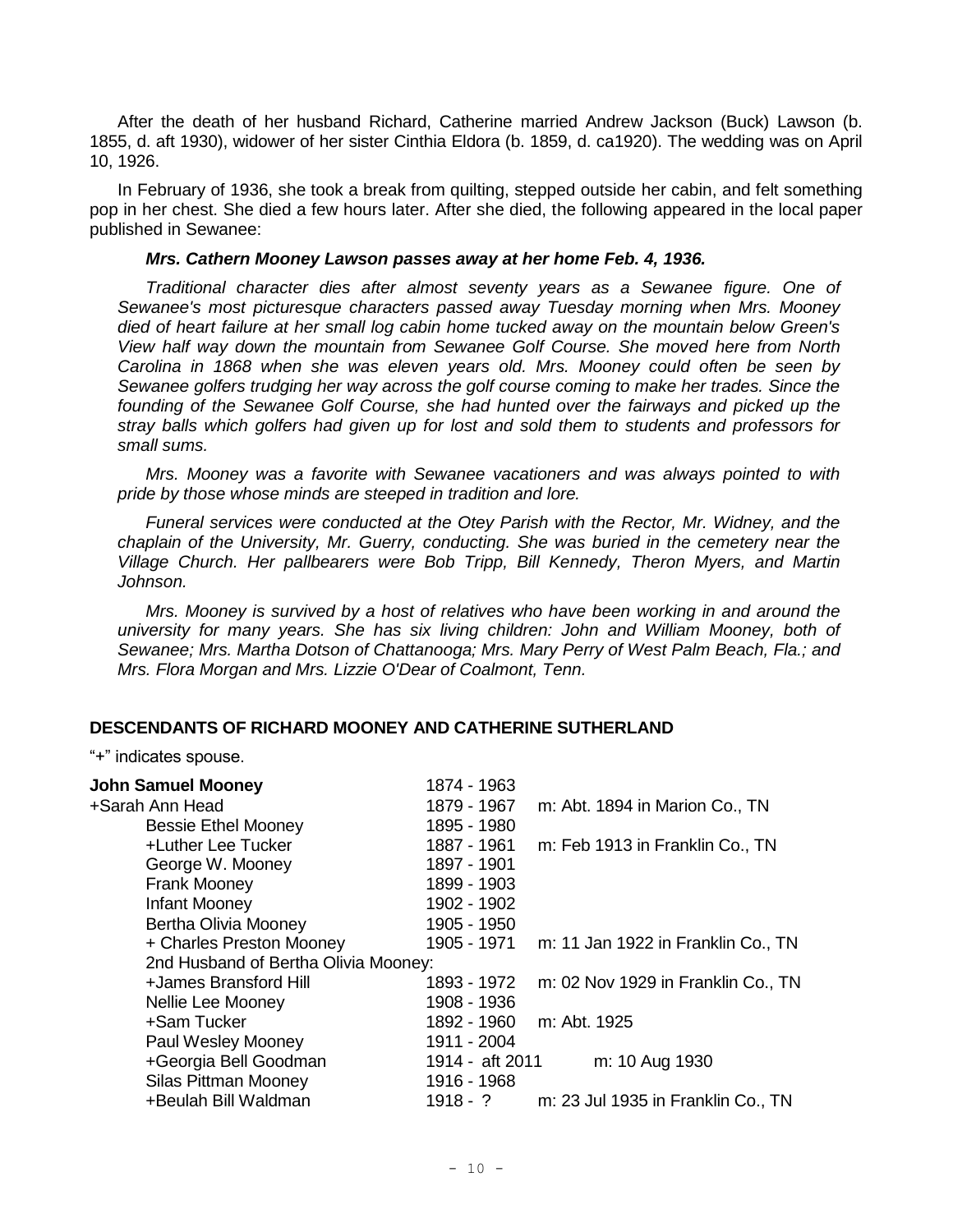| 1928 - 2001<br>1925 - 2007                                                                                          | 1919 - aft 2011 m: 31 Dec 1939 in Grundy Co., TN         |
|---------------------------------------------------------------------------------------------------------------------|----------------------------------------------------------|
| 1876 - 1939<br>1875 - 1961                                                                                          | m: 31 Aug 1895 in Franklin Co., TN                       |
| $1880 - ?$                                                                                                          | m: 18 Aug 1918                                           |
| 1901 - 1923                                                                                                         | m: 09 Mar 1917 in Grundy Co., TN                         |
| $1912 - ?$                                                                                                          |                                                          |
| 1895 - 1930<br>1902 - 1988<br>1902 - 1981                                                                           | m: 11 Oct 1925 in Grundy Co., TN                         |
| $? - ?$                                                                                                             |                                                          |
| 1906 - 1966<br>1907 - 1982<br>1909 - 1990<br>1908 - 1979<br>1910 - 1987<br>1910 - 1932<br>1915 - 1945<br>$1924 - ?$ |                                                          |
| 1880 - 1979                                                                                                         |                                                          |
| $1905 -$<br>1905 -<br>1896 - 1896<br>1897 -<br>$1905 - ?$<br>1901 - 1991<br>1903 -<br>$1908 - ?$                    | m: 10 May 1896 in Franklin Co., TN                       |
| 1883 - 1918<br>1888 - 1918<br>1908 -<br>1908 -<br>1910 - aft1955                                                    | m: 28 Jun 1906 in Franklin Co., TN                       |
| 1911 - 1984<br>1902 - 1969<br>1913 - 1918                                                                           | m: 16 Nov 1935 in Grundy Co., TN                         |
| $1907 - ?$<br>1916 - 1990                                                                                           | m: 13 Dec 1928 in Grundy Co., TN                         |
|                                                                                                                     | 1896 - 1960<br>1897 - 1928<br>1871 - 1967<br>1914 - 1952 |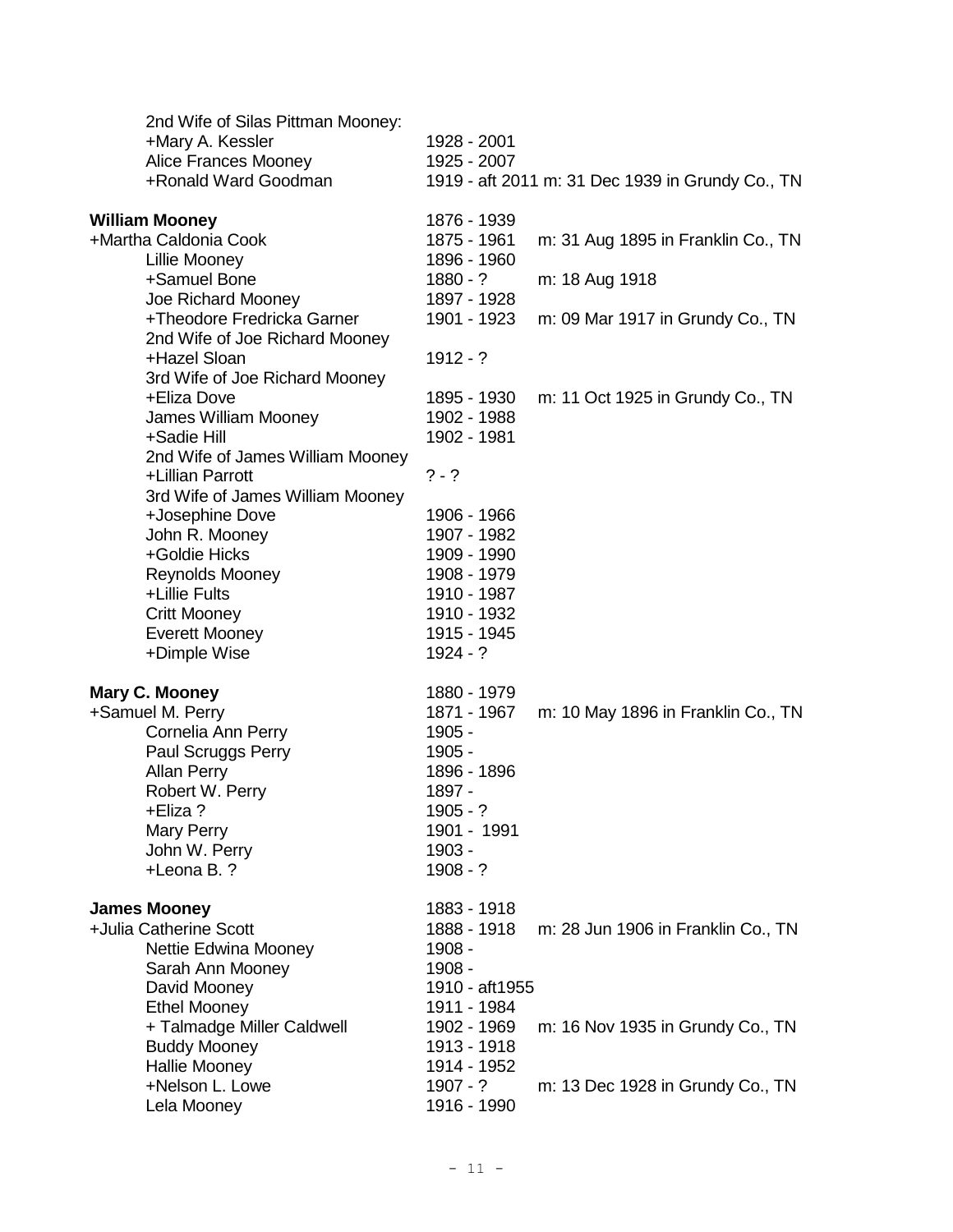| +Clinton Collins<br>2nd Husband of Lela Mooney               | $? - ?$                  | m: 02 Oct 1931 in Grundy Co., TN   |
|--------------------------------------------------------------|--------------------------|------------------------------------|
| +Buford Vincent Cantrell                                     | 1905 - 1990              | m: 18 Apr 1935 in Grundy Co., TN   |
| <b>Charles M. Mooney</b>                                     | 1884 - 1927              |                                    |
| +Martha Odear                                                | 1886 - 1964              | m: 24 Dec 1903 in Franklin Co., TN |
| Clara Mooney                                                 | $? - ?$                  |                                    |
| +Simon Morgan                                                | $? - ?$                  | m: 27 Apr 1928 in Franklin Co., TN |
| Catherine Mooney                                             | $1905 - ?$               |                                    |
| +Jack Horace Hawkins                                         | 1895 - 1969              |                                    |
| Irene Mooney<br><b>Richard Mooney</b>                        | $1908 - ?$<br>$1910 - ?$ |                                    |
| Gloria Mooney                                                | $1912 - ?$               |                                    |
| <b>Gladys Mooney</b>                                         | $1914 - ?$               |                                    |
| +Thomas A. Green                                             | 1891 - 1943              |                                    |
| Charles M. Mooney, Jr.                                       | $1915 - ?$               |                                    |
| <b>Charlene Mooney</b>                                       | $1916 - ?$               |                                    |
| Sarah Ann Mooney                                             | $1920 - ?$               |                                    |
| John Albert Mooney                                           | 1923 - 1988              |                                    |
| +Dorothy Mae Bohanan                                         | $1927 - ?$               |                                    |
| <b>Lizzie Mooney</b>                                         | $1888 - ?$               |                                    |
| $+2$                                                         |                          |                                    |
| <b>Charles Preston Mooney</b>                                | 1905 - 1971              |                                    |
| +Bertha Olivia Mooney<br>+2nd Wife of Charles Preston Mooney | 1905 - 1950              |                                    |
| Mae Oma Foster                                               | 1905 - 1971              | m: 11 Sep 1933 in Franklin Co., TN |
| +John M. Green                                               | 1882 - 1972              | m: 20 Aug 1904 in Franklin Co., TN |
| Maude Green                                                  | $1909 - ?$               |                                    |
| +Edward Rousey                                               | 1908 - 1966              | m: 21 Aug 1939 in Franklin Co., TN |
| <b>Walter Lee Green</b>                                      | 1911 - 1981              |                                    |
| +Susie Ethel (Polly) Pack                                    | 1921 - 2010              | m: 15 Feb 1935 in Franklin Co., TN |
| 2nd Husband of Lizzie Mooney:                                |                          |                                    |
| +George Odear                                                | $1888 - ?$               | m: 20 Apr 1908 & 9 Oct 1957        |
| <b>Bettie Odear</b>                                          | $\gamma$                 |                                    |
| Ora Odear                                                    | $1910 - ?$               |                                    |
| <b>Elbert Odear</b>                                          | 1919 - 2009<br>$? - ?$   |                                    |
| +Virginia?<br><b>Everett Odear</b>                           | $1919 - ?$               |                                    |
| <b>Clarence Odear</b>                                        | 1922 - 2009              |                                    |
| Flora Mae Odear                                              | $1925 - ?$               |                                    |
| +? Hartsell                                                  | $? - ?$                  |                                    |
| <b>Herbert Odear</b>                                         | $1929 - ?$               |                                    |
| <b>Martha Ann Mooney</b>                                     | 1895 - 1980              |                                    |
| +Hugh Oren Dotson                                            | 1896 - 1962              | m: 12 Jul 1914 in Franklin Co., TN |
| Olivia C. Dotson                                             | $1915 - ?$               |                                    |
| +Raymond H. Powell                                           | $1905 - ?$               |                                    |
| John Richard Dotson                                          | 1917 - 1975              |                                    |
| +Gertie Roper                                                | 1913 - 2003              |                                    |
| Oren Leon Dotson                                             | $1919 - ?$               |                                    |
| +Dorothy Lewis                                               | $1921 - ?$               |                                    |